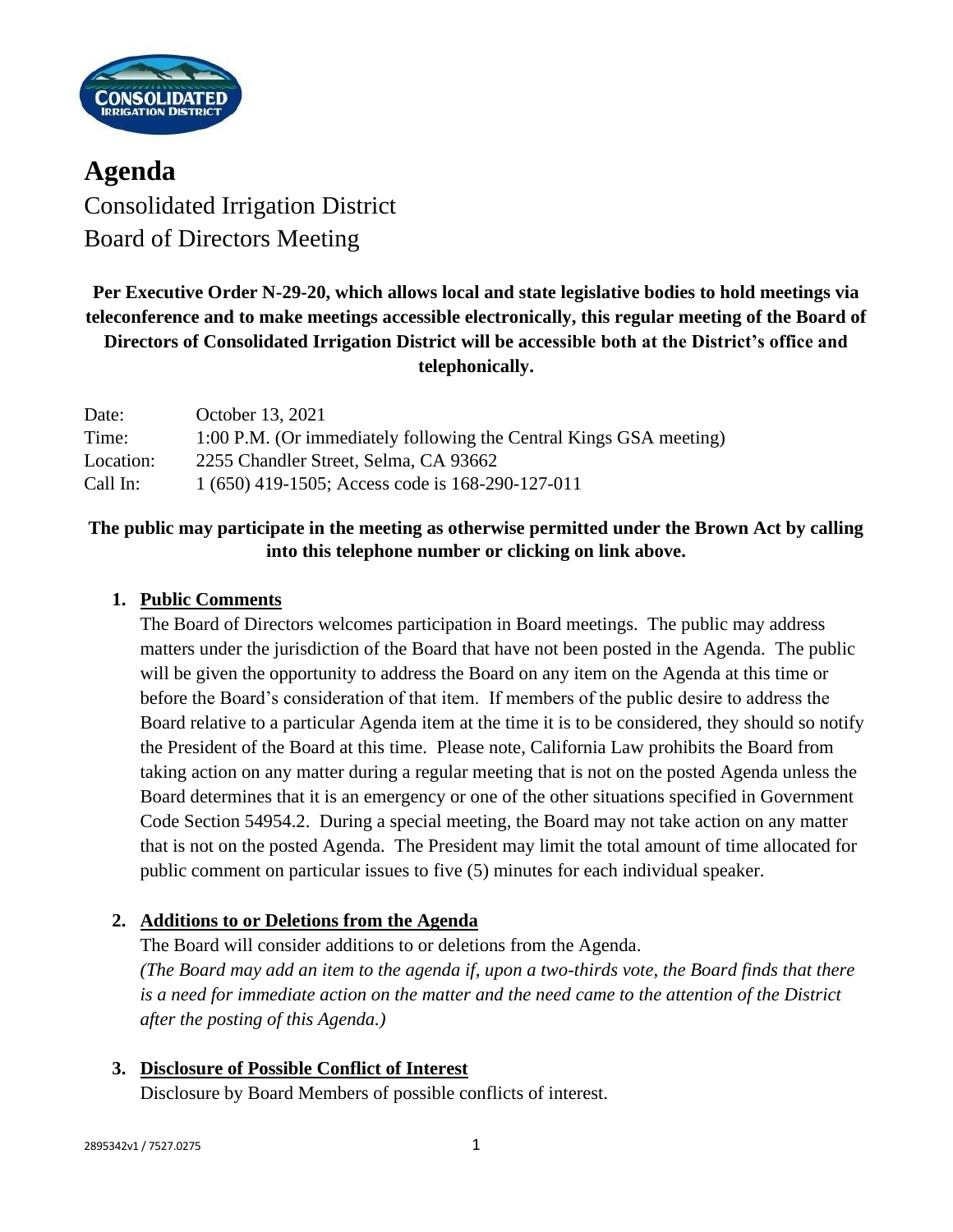### **4. Consent Calendar (Recommend Approval) – Review & Take Action**

- **a.** Approval of September 8, 2021 Board Meeting Minutes
- **b.** Authorize Special Payroll Warrants for November 2021
- **c.** Approval of September 2021 Accounts Payable
- **d.** Approval of September 2021 Accounts Receivable
- **e.** Approval of CID Monthly Budget Report as of September 30, 2021
- **f.** Accept Financial Report as of September 30, 2021
- **g.** Pond Lease James Kerns (Cruff Pond)
- **h.** Pond Lease Joe Souza/Souza Dairy (Goldie Pond)
- **i.** Pond Lease Mike McCutcheon (Hansen Pond)

#### **5. Correspondence: Items for Board Action**

- **a. Association of California Water Agencies (ACWA) Dues - \$20,230.00** Review and discuss possible action the ACWA dues in the amount of \$20,230.00.
- **b. Review miscellaneous correspondence for possible action**

#### **6. Manager's Report, Presentation of Items for Board Action and Public Hearings**

#### **a. Water Report**

Review and discuss for possible action: the current water report.

#### **b. SGMA Update**

Receive update on implementation of the Sustainable Groundwater Management Act and provide directions to staff.

#### **c. Report of Land Acquisition Effort**

Receive update and discuss for possible action regarding land acquisition.

#### **d. Projects Update**

Receive update and discuss for possible action: the status of current projects.

# **7. Authorize the Purchase of Pape Kenworth 2021 Water Truck– Resolution 2021-06**

Adopt Resolution 2021-05 authorizing the purchase of a Pape Kenworth 2021 Water Truck for \$117,127.42.

#### **8. Board Reports**

Receive reports from individual Board members.

**9. Closed Session Pursuant to Government Code Section 54957 – Personnel Matters** Manager annual review and assistant manager position.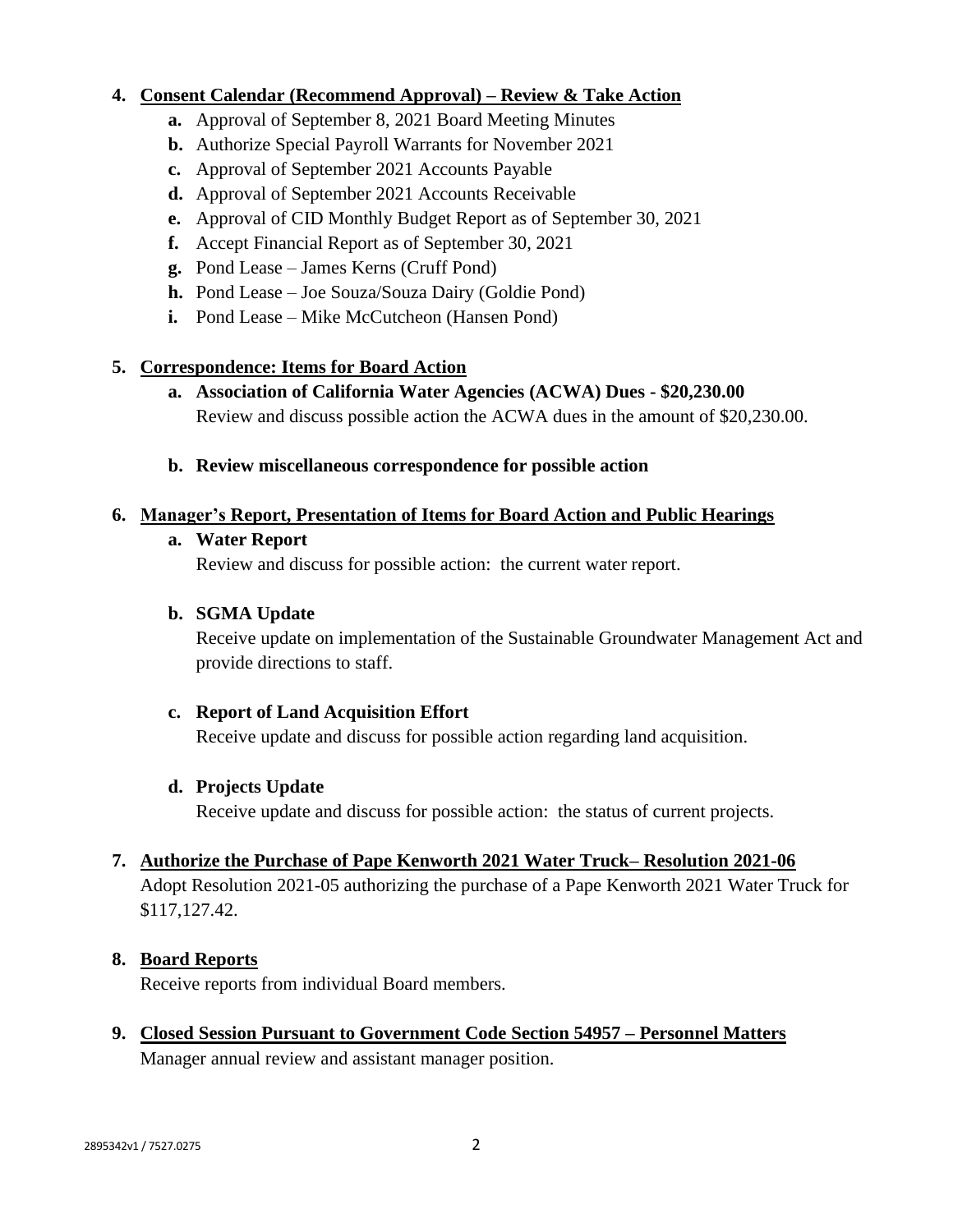## **10. Closed Session Pursuant to Government Code Section 54956.9(d)(1) – Conference with Legal Counsel**

Closed session conference with legal counsel pursuant to Government Code Section 54956.9(d)(1) related to existing litigation:

- *James Irrigation District v. KRWA, et al.* (Fresno County Case number 19CECG00769).
- *State Water Resources Control Board, Division of Water Rights, KRWA Petition for Change Re License No. 11521.*
- *State Water Resources Control Board, Petitions to Revoke or Revise the Declaration of Fully Appropriated Stream Systems with respect to the Kings River System.*
- *State Water Resources Control Board, Semitropic Improvement District of Semitropic Water Storage District v. kings River Water Association et. al; Complaint in Support of Petition to Revise and/or Revoke Declaration of Fully Appropriated Stream System for the Kings River.*

# **11. Closed Session Pursuant to Government Code Section 54956.9(d)(2) – Conference with Legal Counsel**

Conference with legal counsel related to significant exposure to and/or anticipated litigation pursuant to paragraph (2) of subdivision (d) of Government Code Section 54956.9: (1 case)

# **12. Closed Session Pursuant to Government Code Section 54956.8 – Conference with Real Property Negotiator**

Closed session pursuant to Government Code Section 54956.8 related to real property negotiations.

Property APN: 338-140-01 Property APN: 338-140-09s Agency Negotiator: Phil Desatoff Negotiating Parties: CID Negotiating Terms and Price

# **13. End of Closed Session – Report from Closed Session**

Disclosure of reportable action, if any, from Closed Session

### **14. Next Scheduled Meetings**

Approve next regular Board Meeting on Wednesday, November 10, 2021 at 1:00 P.M., or immediately following the CKGSA meeting.

# **15. Adjournment**